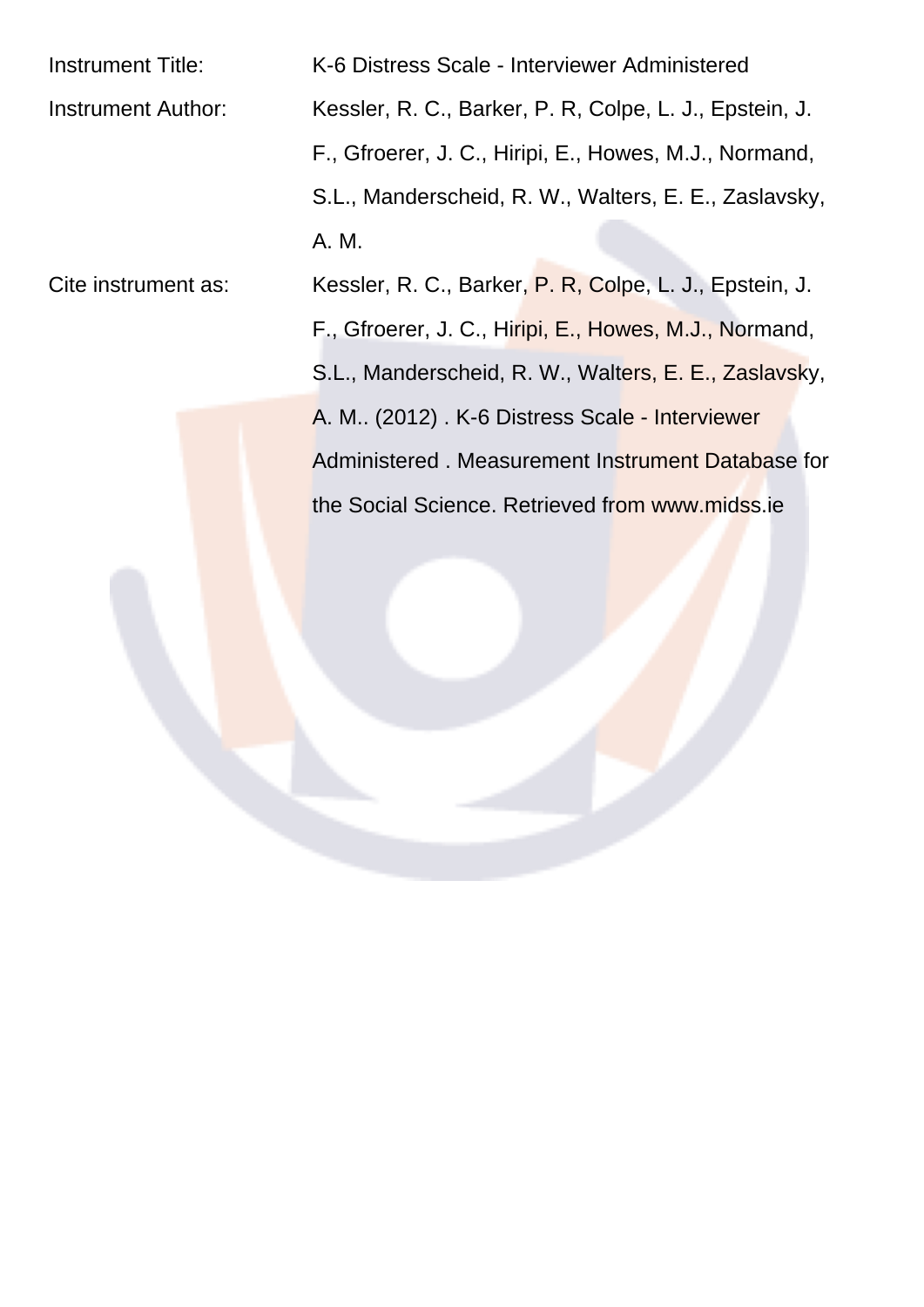|                     |                | Date completed:                          |
|---------------------|----------------|------------------------------------------|
|                     |                | Identifier:                              |
| <b>Interviewer</b>  | Last Name:     |                                          |
| <b>Administered</b> | First Name:    |                                          |
| <b>K6+</b>          | Date of Birth: | Sex:<br>Female $\Box_2$<br>Male $\Box_1$ |
|                     | Address:       |                                          |
|                     |                |                                          |

**Q1a.** The next questions are about how you have been feeling during the **past 30 days**. About how often during the past 30 days did you feel **nervous** — would you say **all** of the time, **most** of the time, **some** of the time, **a little** of the time, or **none** of the time?

- 1. ALL
- 2. MOST
- 3. SOME
- 4. A LITTLE
- 5. NONE
- 8. (IF VOL) DON'T KNOW
- 9. (IF VOL) REFUSED

**Q1b.** During the past 30 days, about how often did you feel **hopeless** — **all** of the time, **most** of the time, **some** of the time, **a little** of the time, or **none** of the time?

- 1. ALL
- 2. MOST
- 3. SOME
- 4. A LITTLE
- 5. NONE
- 8. (IF VOL) DON'T KNOW
- 9. (IF VOL) REFUSED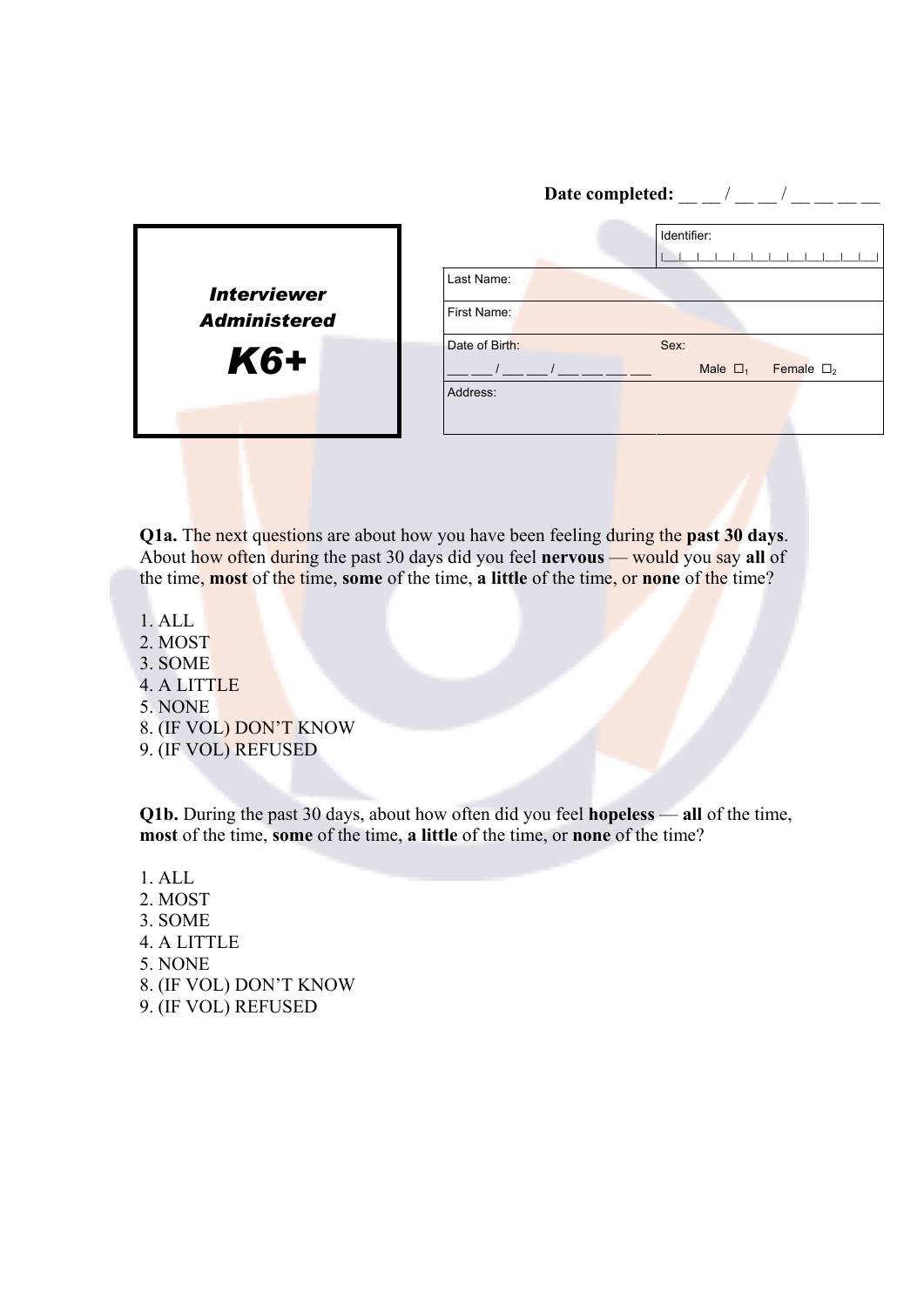**Q1c.** During the past 30 days, about how often did you feel **restless or fidgety**? (IF NEC: **all**, **most**, **some**, **a little**, or **none** of the time?)

1. ALL 2. MOST 3. SOME 4. A LITTLE 5. NONE 8. (IF VOL) DON'T KNOW 9. (IF VOL) REFUSED

**Q1d.** How often did you feel **so depressed that nothing could cheer you up**? (IF NEC: **all, most**, **some**, **a little**, or **none** of the time?)

- 1. ALL
- 2. MOST
- 3. SOME
- 4. A LITTLE
- 5. NONE
- 8. (IF VOL) DON'T KNOW
- 9. (IF VOL) REFUSED

**Q1e.** During the past 30 days, about how often did you feel **that everything was an effort**? (IF NEC: **all, most**, **some**, **a little**, or **none** of the time?)

- 1. ALL
- 2. MOST
- 3. SOME
- 4. A LITTLE
- 5. NONE
- 8. (IF VOL) DON'T KNOW
- 9. (IF VOL) REFUSED

**Q1f.** During the past 30 days, about how often did you feel **worthless**? (IF NEC: **all, most**, **some**, **a little**, or **none** of the time?)

- 1. ALL 2. MOST 3. SOME 4. A LITTLE 5. NONE 8. (IF VOL) DON'T KNOW
- 9. (IF VOL) REFUSED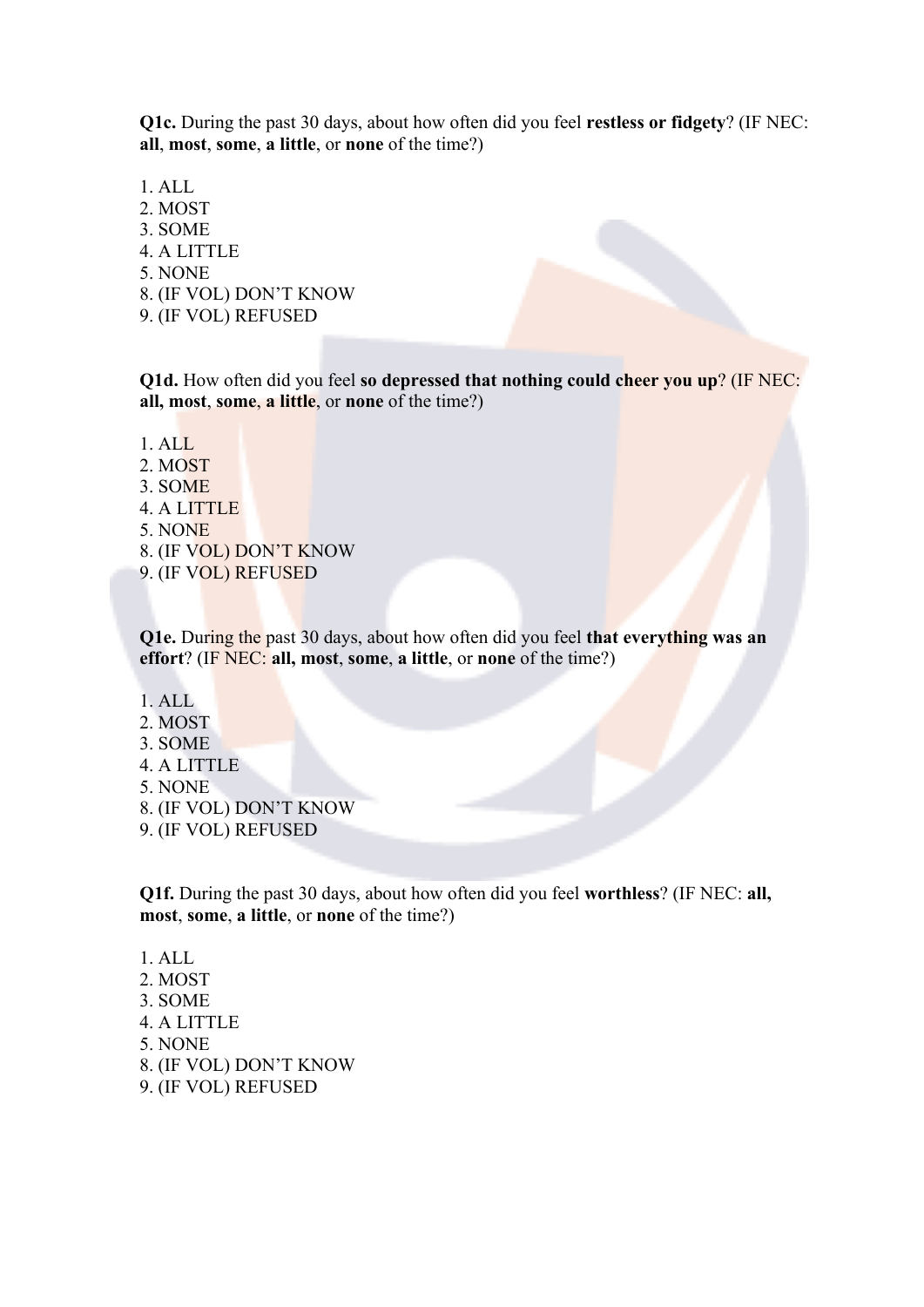**Q2.** The last set of questions asked about feelings that might have occurred during the past 30 days. Taking them altogether, did these feelings occur **more often** in the past 30 days than is usual for you, **about the same** as usual, or **less often** than usual?

| 3. LESS OFTEN THAN USUAL                        |  |
|-------------------------------------------------|--|
| 4. (IF VOL) NEVER HAVE THESE FEELINGS  GO TO Q3 |  |
|                                                 |  |
|                                                 |  |

**Q2a. A lot** less than usual, **somewhat** less, or **only a little** less than usual?

|  | 1. A LOT $\ldots$ 60 TO Q3 |  |
|--|----------------------------|--|
|  |                            |  |
|  |                            |  |
|  |                            |  |
|  |                            |  |
|  |                            |  |

**Q2b. A lot** more than usual, **somewhat** more, or **only a little more** than usual?

- 1. A LOT
- 2. SOMEWHAT
- 3. A LITTLE
- 8. (IF VOL) DON'T KNOW
- 9. (IF VOL) REFUSED

## **Q3. INTERVIEWER CHECKPOINT**

1. R ANSWERED "A LITLE," "SOME," "MOST," OR "ALL" TO AT LEAST ONE QUESTION IN THE Q1 SERIES 2. ALL OTHERS .................................................................. **END SECTION**

**Q4.** The next questions are about how these feelings may have affected you in the past 30 days. How many days out of the past 30 were you **totally** unable to work or carry out your normal activities because of these feelings?

\_\_\_\_\_\_\_\_\_ NUMBER OF DAYS

98. (IF VOL) DON'T KNOW 99. (IF VOL) REFUSED

## **Q5. INTERVIEWER CHECKPOINT**

1. R ANSWERED "30" IN RESPONSE TO Q4 .................. **GO TO Q7** 2. ALL OTHERS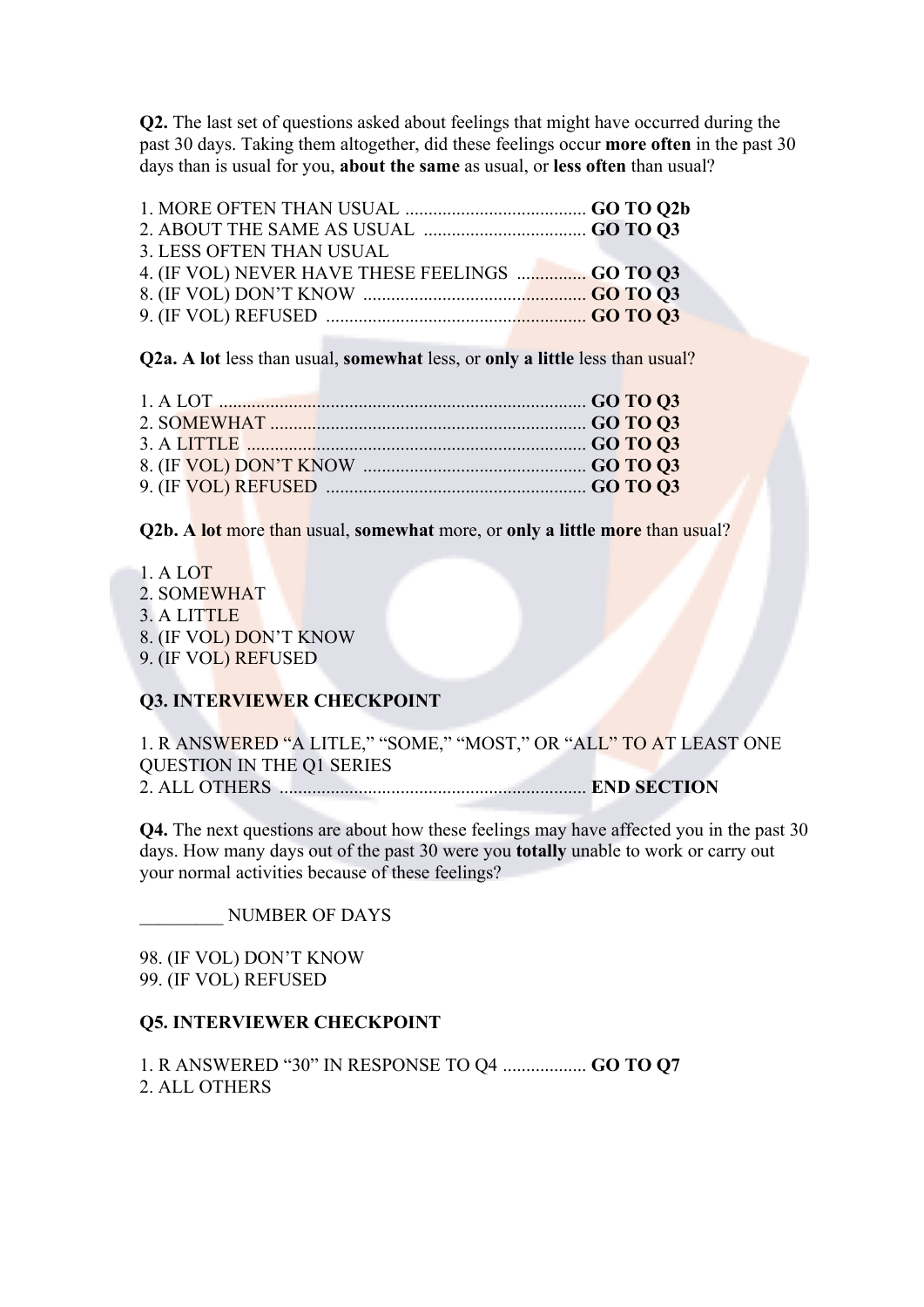**Q6.** [Not counting (that day/those days)], how many days in the past 30 were you able to do only half or less of what you would normally have been able to do because of these feelings?

\_\_\_\_\_\_\_\_\_ NUMBER OF DAYS

98. (IF VOL) DON'T KNOW 99. (IF VOL) REFUSED

**Q7.** During the past 30 days, how many times did you see a doctor or other health professional about these feelings?

\_\_\_\_\_\_ NUMBER OF TIMES

98. (IF VOL) DON'T KNOW 99. (IF VOL) REFUSED

**Q8.** During the past 30 days, how often have physical health problems been the main cause of these feelings – **all** of the time, **most** of the time, **some** of the time, **a little** of the time, or **none** of the time?

- $1$  ALL
- 2. MOST
- 3. SOME
- 4. A LITTLE
- 5. NONE
- 8. (IF VOL) DON'T KNOW
- 9. (IF VOL) REFUSED

## INTERVIEWER TRAINING NOTES:

1. The General Interviewer Training (GIT) procedures for nondirective probing outlined in the GIT Training Manual of the Survey Research Center at the University of Michigan are the preferred GIT procedures to be followed in administering the K6. As GIT procedures vary across survey organizations, those used by the organization that carries out the survey should be used if a professional survey organization is administering the questions.

2. All bolded words in questions should be emphasized by voice inflection.

3. All parenthetical phrases in questions are optional.